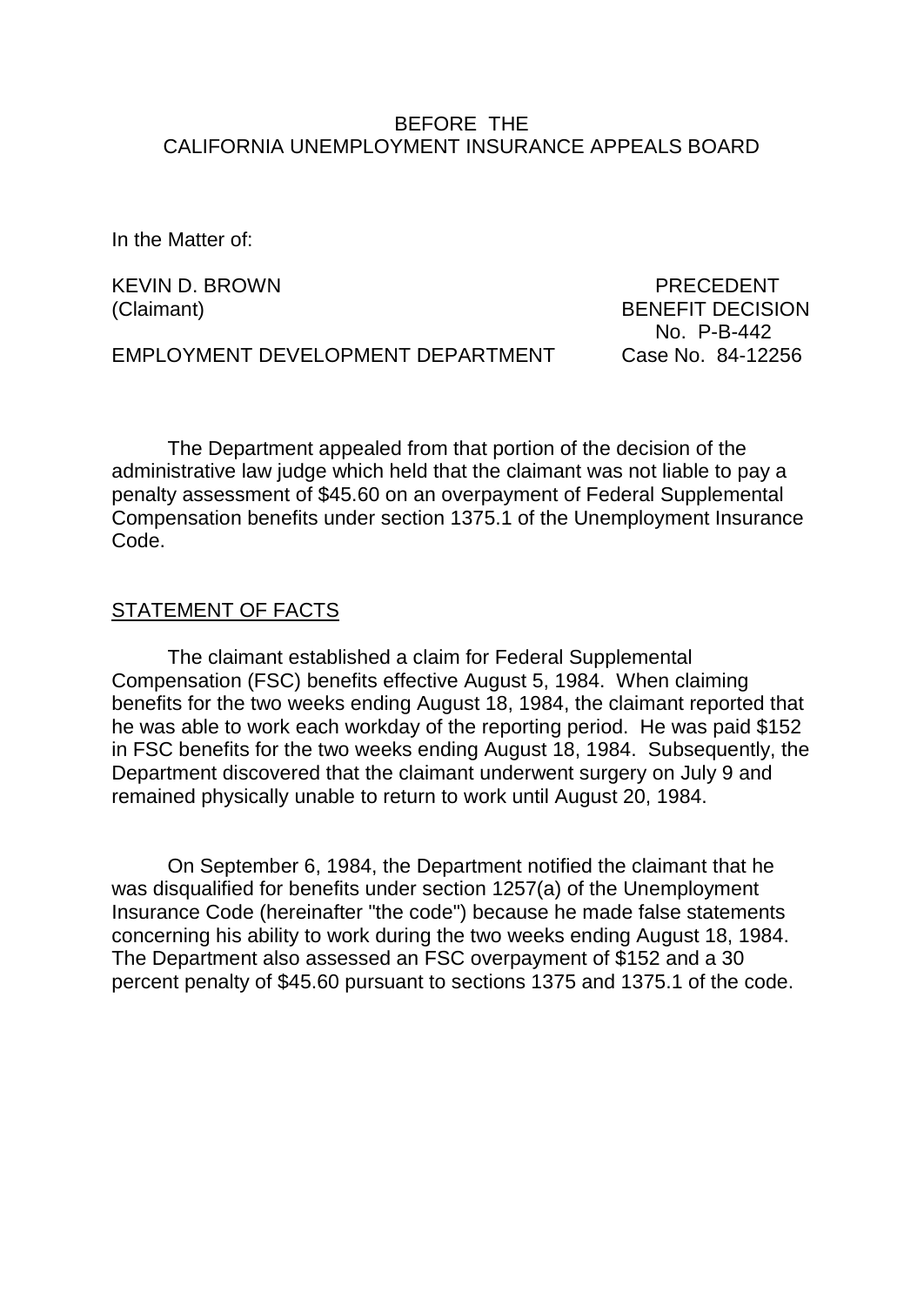The claimant filed a timely appeal from the Department's determination and notice of overpayment. A hearing was held before an administrative law judge on October 17, 1984. The administrative law judge held the claimant was ineligible for benefits under section 1253(c), disqualified for benefits under section 1257(a) of the code, and liable for repayment of the \$152 FSC overpayment under section 3304, subsection 606(a)(2)(A) of the Federal Supplemental Compensation Act of 1982, as amended. The administrative law judge held, however, that the claimant was not subject to a 30 percent penalty assessment under section 1375.1 of the code because the Federal Supplemental Compensation Act of 1982, as amended, does not authorize penalty assessments on overpayments of FSC benefits. The Department appealed from that portion of the decision of the administrative law judge which held that the claimant was not liable to pay a penalty assessment under section 1375.1 of the code.

# REASONS FOR DECISION

The Federal Supplemental Compensation Act of 1982 (Title VI of P.L. 97-248), as amended by the Federal Supplemental Compensation amendments of 1983 (Title 1 of P.L. 98-135), provides for the payment of federal supplemental compensation to individuals who have exhausted their right to regular compensation under state law and are not entitled to be paid regular, extended, additional, or any other unemployment compensation under state or federal law (26 USC section 3304, subsection 602(b) (1).

Section 602(d) of that act (26 USC 3304) provides that the state law governing extended unemployment insurance claims shall apply to claims of FSC. Section 3304(a)(11) of Title 26 US Code and section 4001 of the Unemployment Insurance Code provide in turn that, with certain exceptions not relevant here, state rules governing regular unemployment compensation shall apply to claims of extended unemployment compensation. Thus, generally the provisions concerning regular unemployment compensation apply to FSC.

Section 1375.1 of the Unemployment Insurance Code, relating to overpayments of regular unemployment compensation, provides as follows: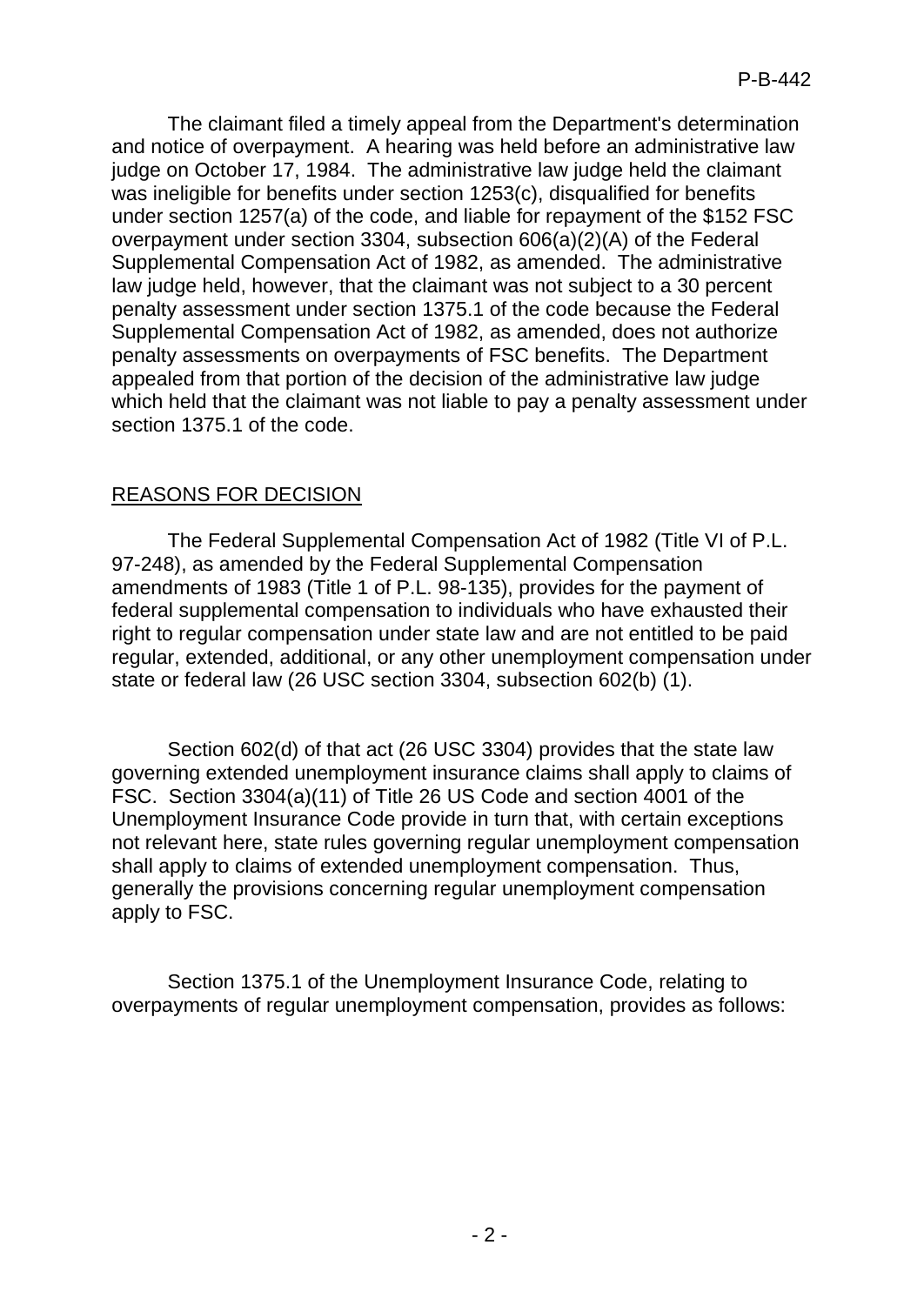"If the director finds that an individual has been overpaid unemployment compensation benefits because he or she willfully, for the purpose of obtaining unemployment compensation benefits, either made a false statement or representation, with actual knowledge of the falsity thereof, or withheld a material fact, the director shall assess against the individual an amount equal to 30 percent of the overpayment amount. Assessments collected under this section shall be deposited in the Benefit Audit Fund."

Accordingly, an individual who receives unemployment compensation as a result of a false statement or representation is subject to an additional penalty. Not only must the claimant repay the overpayment, but he or she is also assessed an amount measured by the size of the benefits overpaid him or her.

There is no provision in the Federal Supplemental Compensation Act specifically dealing with penalties. However, there is no provision prohibiting the imposition of a penalty. The federal and state provisions envision treating claimants alike, irrespective of which unemployment compensation program funds their benefits. Congress has clearly indicated when special rules shall apply to extended or supplemental compensation claimants. For instance, section 202 (a)(5) of the Federal-State-Extended Unemployment Compensation Act, as amended, imposes a separate earnings requirement; section 202(a)(3) defines suitable work to include any work which is within the claimant's capabilities; and section 202(a)(3)E(2) requires the individual to provide tangible evidence that he or she has engaged in a systematic and sustained work search.

Section 615.8, Title 20, Code of Federal Regulations, concerning federal supplemental compensation, specifically provides that the state provisions regarding disqualifications for making a false statement or representation to obtain regular unemployment compensation shall apply to FSC. Section 1375.1 is akin to the disqualification imposed under section 1257(a) for fraudulently receiving benefits. There being no clear federal prohibition, these penalties shall apply to the fraudulent receipt of Federal Supplemental Compensation, as well as other unemployment compensation benefits.